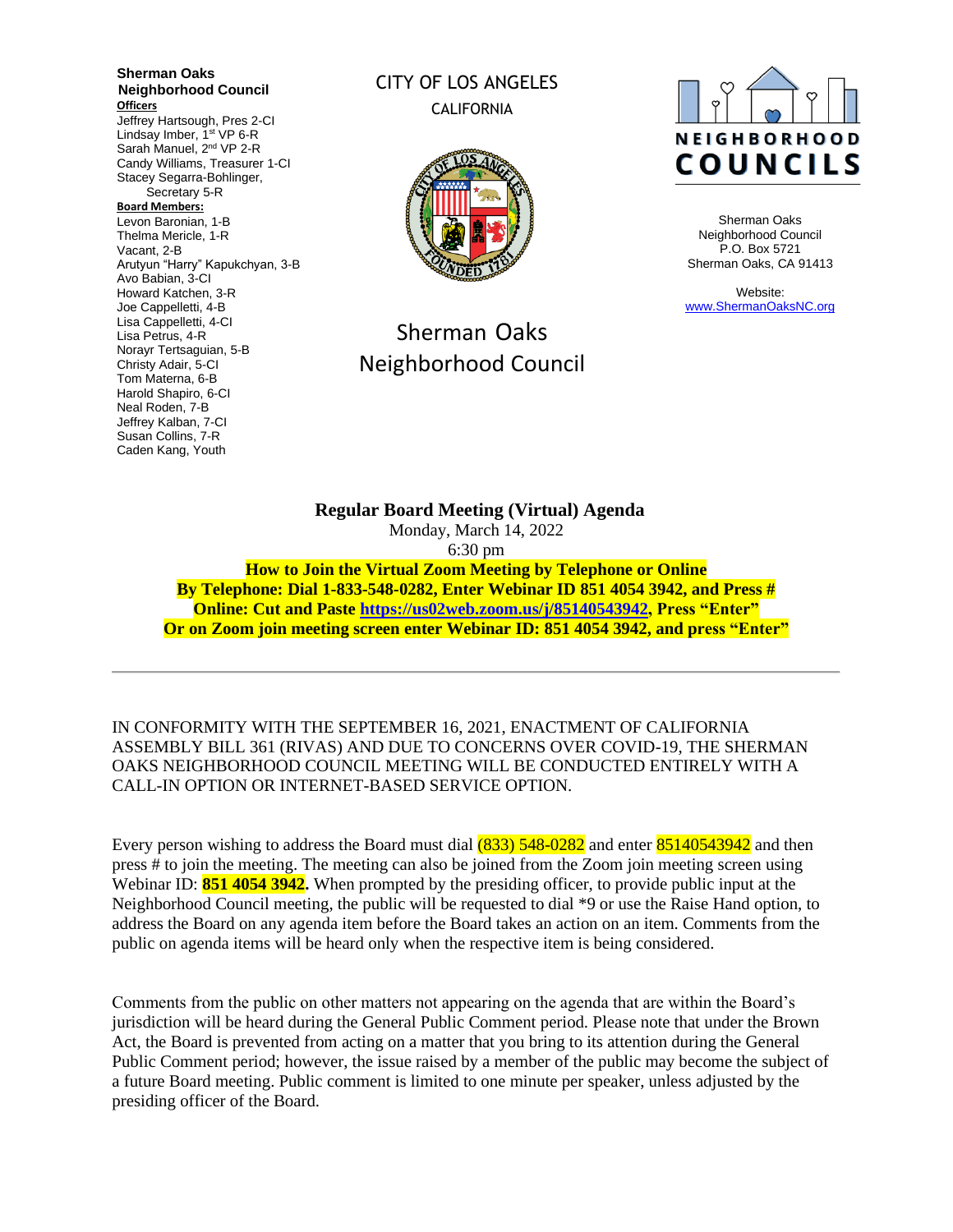#### AB 361 Updates:

Public comment cannot be required to be submitted in advance of the meeting; only real-time public comment is required.

If there are any broadcasting interruptions that prevent the public from observing or hearing the meeting, the meeting must be recessed or adjourned.

If members of the public are unable to provide public comment or be heard due to issues within the Neighborhood Council's control, the meeting must be recessed or adjourned.

Any messaging or virtual background is in the control of the individual board member in their personal capacity and does not reflect any formal position of the Neighborhood Council or the City of Los Angeles.

*The Neighborhood Council system enables meaningful civic participation for all Angelenos and serves as a voice for improving government responsiveness to local communities and their needs. We are an advisory body to the City of Los Angeles, comprised of stakeholder volunteers who are devoted to the mission of improving our communities.*

#### **1. Welcome, Call to Order, and Roll Call**

- a. Welcome and Call to Order by Presiding Officer
- b. Roll Call

### **2. Administrative Motions – Action Items**

**a. SONC Board Meeting Minutes, February 14, 2022** A motion to approve the minutes of the February 14, 2022, SONC Board Meeting. [SONC Board Meeting Minutes February 14, 2022](https://www.shermanoaksnc.org/ncfiles/viewCommitteeFile/28966)

**b. Proposed Amendment to SONC Bylaws for SONC 2023 Elections** Article X [ELECTIONS](https://www.shermanoaksnc.org/ncfiles/viewCommitteeFile/28977) Section 4: Method of Verifying Stakeholder Status Current wording: Voters will verify their Stakeholder status by providing acceptable documentation.

Proposed wording: Voters will verify their Stakeholder status by self-affirmation.

**3. Comments by LAPD SLO's, Public Officials, and Staff**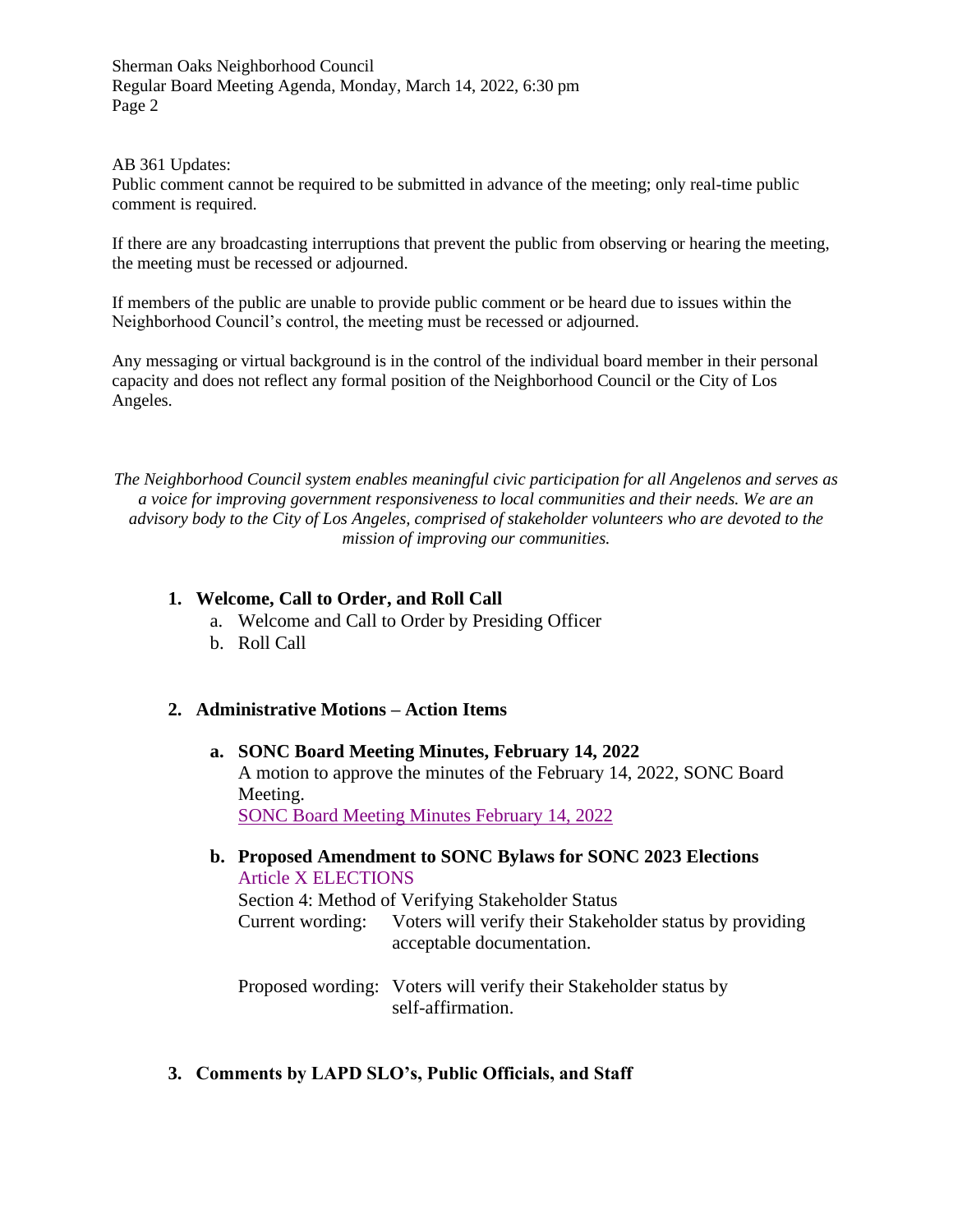## **4. Guest Speaker – Clare Eberle, LADOT**

Subject: Chandler Bicycle Connection

References: Livable Streets Project – [Chandler Bicycle Connection](https://ladotlivablestreets.org/projects/Chandler-Bicycle-Connection) Flyer: [Chandler Blvd Bicycle](https://www.shermanoaksnc.org/ncfiles/viewCommitteeFile/28965) Connection

(Scheduled to speak at approximately 7:00 pm)

## **5. President's Report**

- a. In-Person SONC meetings Expiration of Emergency Orders allowing virtual meetings
	- Availability of and ongoing restrictions of meeting facilities
- b. Change in CD4 Field Office location pending
- c. 2022 Elections June Primaries
- d. Recording of SONC meetings Discussion
- **6. Committee Reports [**2-minute summary, except with motions, 10 minutes or less per motion]
	- a. Education Committee Joe Cappelletti, Chair Next Meeting: March 21, 6:30pm
	- b. Government Affairs Lindsay Imber, Chair Next Meeting: March 22, 7:00pm

## (1) **CF [17-0090-S16](https://cityclerk.lacity.org/lacityclerkconnect/index.cfm?fa=ccfi.viewrecord&cfnumber=17-0090-S16) Proposition HHH / Progress and Problems / Audit**

**Motion:** The Sherman Oaks Neighborhood Council (SONC) agrees with the LA Controller's findings indicated in [City Council File 17-](https://cityclerk.lacity.org/lacityclerkconnect/index.cfm?fa=ccfi.viewrecord&cfnumber=17-0090-S16) [0090-S16](https://cityclerk.lacity.org/lacityclerkconnect/index.cfm?fa=ccfi.viewrecord&cfnumber=17-0090-S16) and supports the Controller's recommendations therein for modifying the City's HHH funding/loans program to achieve the program's goals, streamline and economize development, and combat the exorbitantly high average per-unit cost of \$596,846 that was observed in 2021. As stated in the Controller's report, "The City must find a way to bring down the overall per-unit cost of developing homeless housing now and in the future." SONC agrees with the Controller's findings and supports implementation of the report's recommendations for doing so. [Report from the Controller](https://www.shermanoaksnc.org/ncfiles/viewCommitteeFile/28978)

*Community Impact Statements (CIS) to be filed and Letters to CD4 and others, as appropriate*.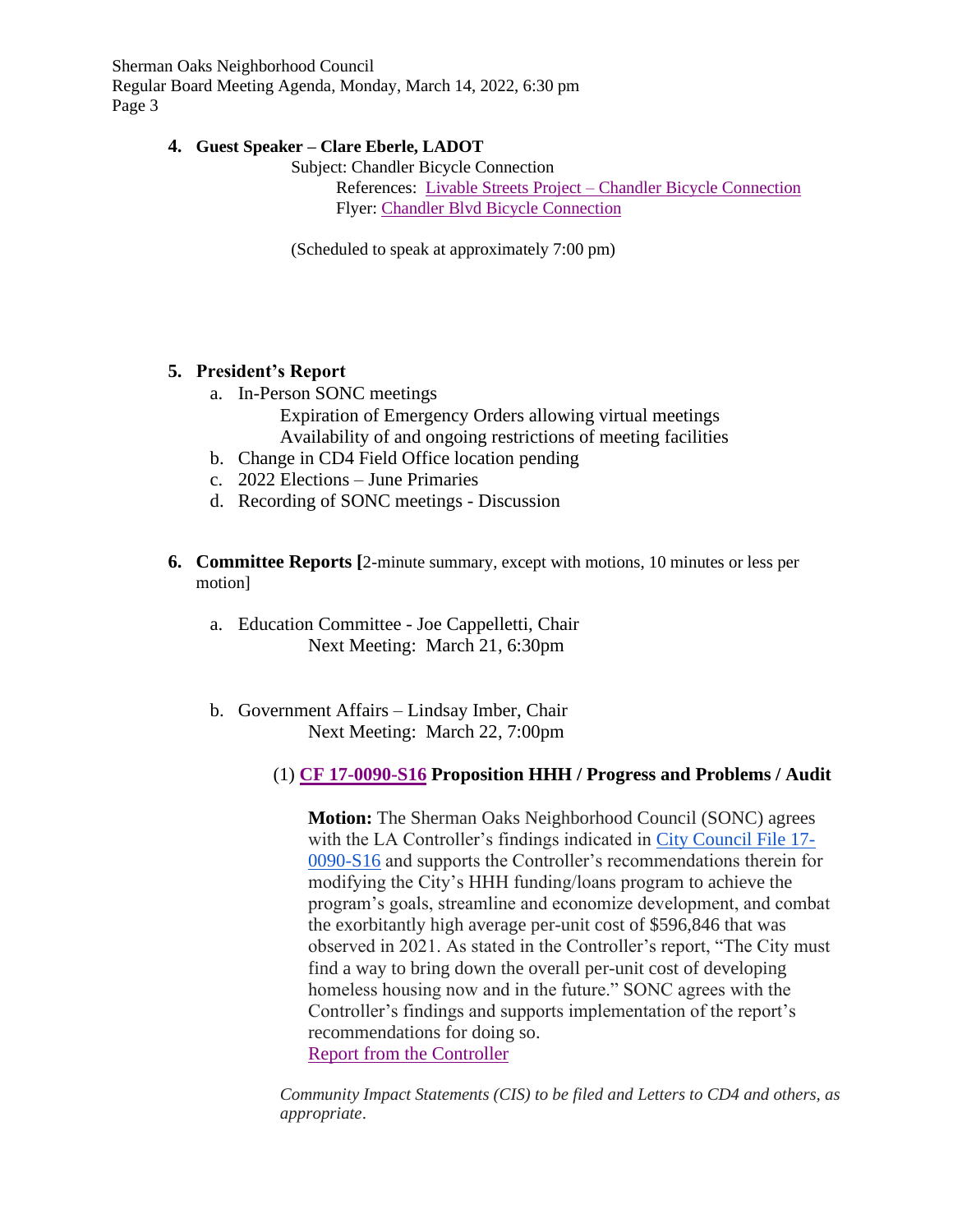- c. Green and Sustainability Committee Avo Babian, Chair Next Meeting: April 6, 8:00pm
- d. Outreach Committee Sarah Manuel, Chair Next Meeting: March 15, 7:00pm

**Hello Spring Tree Adoption Event** – rescheduled to April 23, 2022

- e. Planning & Land Use Committee Jeff Kalban, Chair Next Meeting: PLUM – March 17, 6:30pm Vision – April 7, 6:30pm
- f. Public Safety Committee Christy Adair, Chair Next Meeting: March 15, 6:00pm
- g. Traffic and Transportation Committee Avo Babian, Chair Next Meeting: April 13, 8:00pm

**For consideration** at the April 11, 2022 SONC Board Meeting: *A Motion to support the Healthy Streets LA ballot initiative*. *Resources*: [Healthy Streets LA](https://www.healthystreetsla.com/) [Safe Streets LA Initiative Briefing](https://www.shermanoaksnc.org/ncfiles/viewCommitteeFile/28975) [Proposed Letter to LA Leaders](https://www.shermanoaksnc.org/ncfiles/viewCommitteeFile/28976)

- h. Budget Advocates Howard Katchen, SONC Representative and Budget Advocate.
- **7. Treasurer's Report –** Candy Williams, Treasurer Next Meeting: March 23, 6:30pm
	- a. Treasurer's Report
	- b. **Motions:**
		- (1) A motion to approve the Sherman Oaks Neighborhood Council's (SONC) Monthly Expenditure Report (MER) for the period ending January 31, 2022. [SONC Monthly Expenditure Report](https://www.shermanoaksnc.org/ncfiles/viewCommitteeFile/28958) (MER) – January 31, 2022
		- (2) A motion to approve the expenditure of up to \$1000 for Zoom, or similar, licenses for holding virtual Sherman Oaks Neighborhood Council (SONC) meetings.